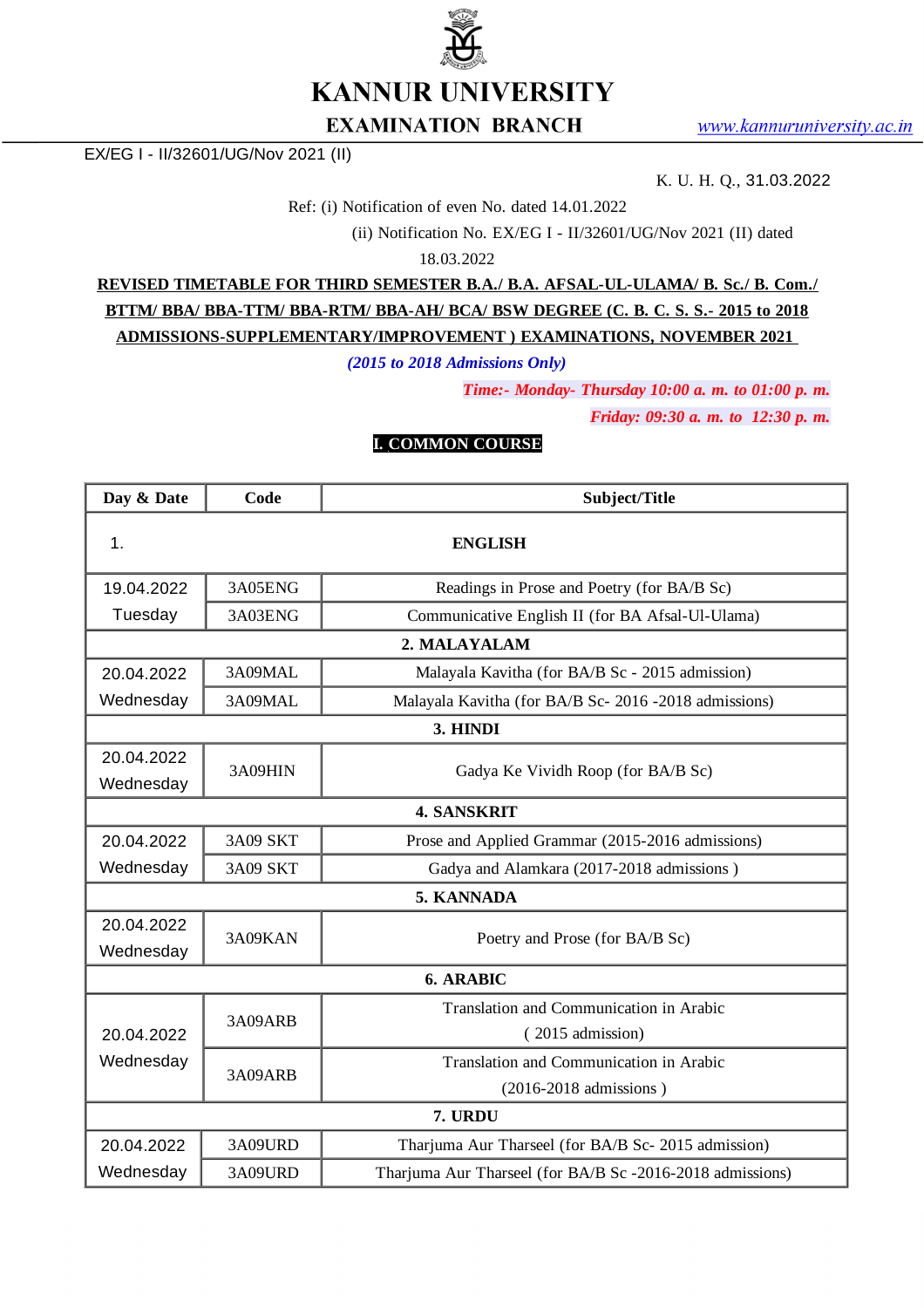## **II. GENERAL COURSE**

| Day & Date<br>Code<br>Subject/Title<br>3A11BCH<br>Cellular Biochemistry    |  |
|----------------------------------------------------------------------------|--|
|                                                                            |  |
|                                                                            |  |
| Methodology and Perspective of Science<br>3A11BTC                          |  |
| Programming with C++<br>3A11CSC                                            |  |
| 3A11ELE/EC<br><b>Numerical Techniques</b>                                  |  |
| 3A11FOR<br>Dendrology and Tree Physiology                                  |  |
| <b>Biochemistry for Microbiology</b><br>3A11MCB                            |  |
| 19.04.2022<br>Polymer Chemistry I<br>3A11PCH                               |  |
| Tuesday<br><b>Plantation Science</b><br>3A11PLS                            |  |
| 3A11TTM/AH<br>Disaster Management                                          |  |
| IT in Business<br>3A11BBA(TTM)/                                            |  |
| BBA/BBA(RTM)<br>$(10:00 a. m. - 12:00 noon)$                               |  |
| 3A11CMN/COM<br>Disaster Management                                         |  |
| 3A12BCA<br>Data Structure                                                  |  |
| Molecular Biology<br>3A12 BCH                                              |  |
| Informatics and Introduction to Bioinformatics<br>3A12BTC                  |  |
| 3A12CSC<br><b>Digital Electronics</b>                                      |  |
| 3A12ELE/EC<br><b>Applied Electricity</b>                                   |  |
| 3A12FOR<br>Anatomy, Structure and Properties of Wood                       |  |
| 3A12MCB<br><b>Biophysics and Bioinformatics</b>                            |  |
| 20.04.2022<br>Polymer Chemistry II<br>3A12PCH                              |  |
| Wednesday<br>Horticulture<br>3A12PLS                                       |  |
| Business Communication and Skill Development<br>3A12TTM/AH                 |  |
| 3A12BBA(TTM)/<br>Numerical Skills                                          |  |
| BBA/BBA(RTM)                                                               |  |
| 3A12COM<br><b>Numerical Skills for Business</b>                            |  |
| 3A13BCA<br>Data Base Management System                                     |  |
| Reading on Indian Constitution, Secular Society and Sustainable<br>3A12CMN |  |
| Environment<br>3A09AUA<br>Media Arabic                                     |  |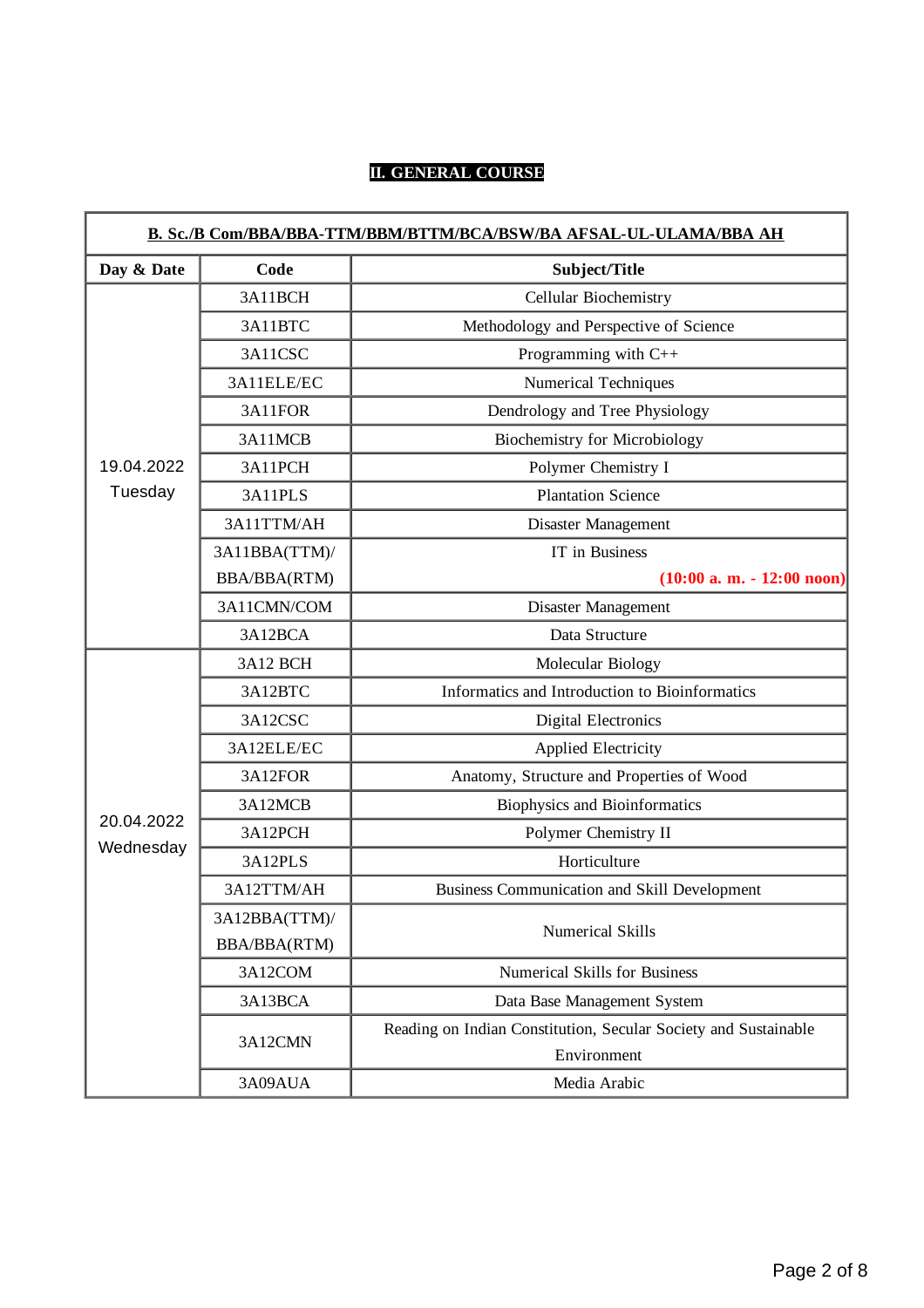# **II. CORE COURSES**

r

| <b>B Com/BBA/BBA-TTM/BBA(RTM) PROGRAMMES</b> |                                       |                                                                         |
|----------------------------------------------|---------------------------------------|-------------------------------------------------------------------------|
| Day & Date                                   | <b>Course Code</b>                    | Subject/Title                                                           |
|                                              | 3B05 COM                              | <b>Advanced Accounting</b>                                              |
| 21.04.2022                                   | 3B04TTM/AH                            | Airfares and Aviation Management                                        |
| Thursday                                     | 3B04 BBA/<br><b>BBA(RTM)</b>          | <b>Financial Accounting</b>                                             |
|                                              | 3B04 BBA(TTM)                         | Fundamentals of Travel and Tourism                                      |
|                                              | 3B06 COM<br>(Co-operation)            | Co-operative Principles                                                 |
|                                              | 3B06 COM<br>(Computer<br>Application) | <b>Computer Languages and Softwares</b><br>$(09:30 a. m.- 11:30 a. m.)$ |
|                                              | <b>3B06 COM</b><br>(Finance)          | <b>Financial Management</b>                                             |
| 22.04.2022<br>Friday                         | 3B06 COM<br>(Marketing)               | <b>Marketing Principals</b>                                             |
|                                              | 3B05 BBA/<br>BBA (TTM)                | <b>Operations Management</b>                                            |
|                                              | 3B03AH                                | <b>Fundamentals of Aviation</b>                                         |
|                                              | 3B05BBA(RTM)                          | <b>Fundamentals of Retailing</b>                                        |
|                                              | 3B05TTM                               | <b>Travel Agency Management</b>                                         |
| 25.04.2022<br>Monday                         | 3B05AH                                | Air Cargo Management (2017-2018 Admissions)                             |

٦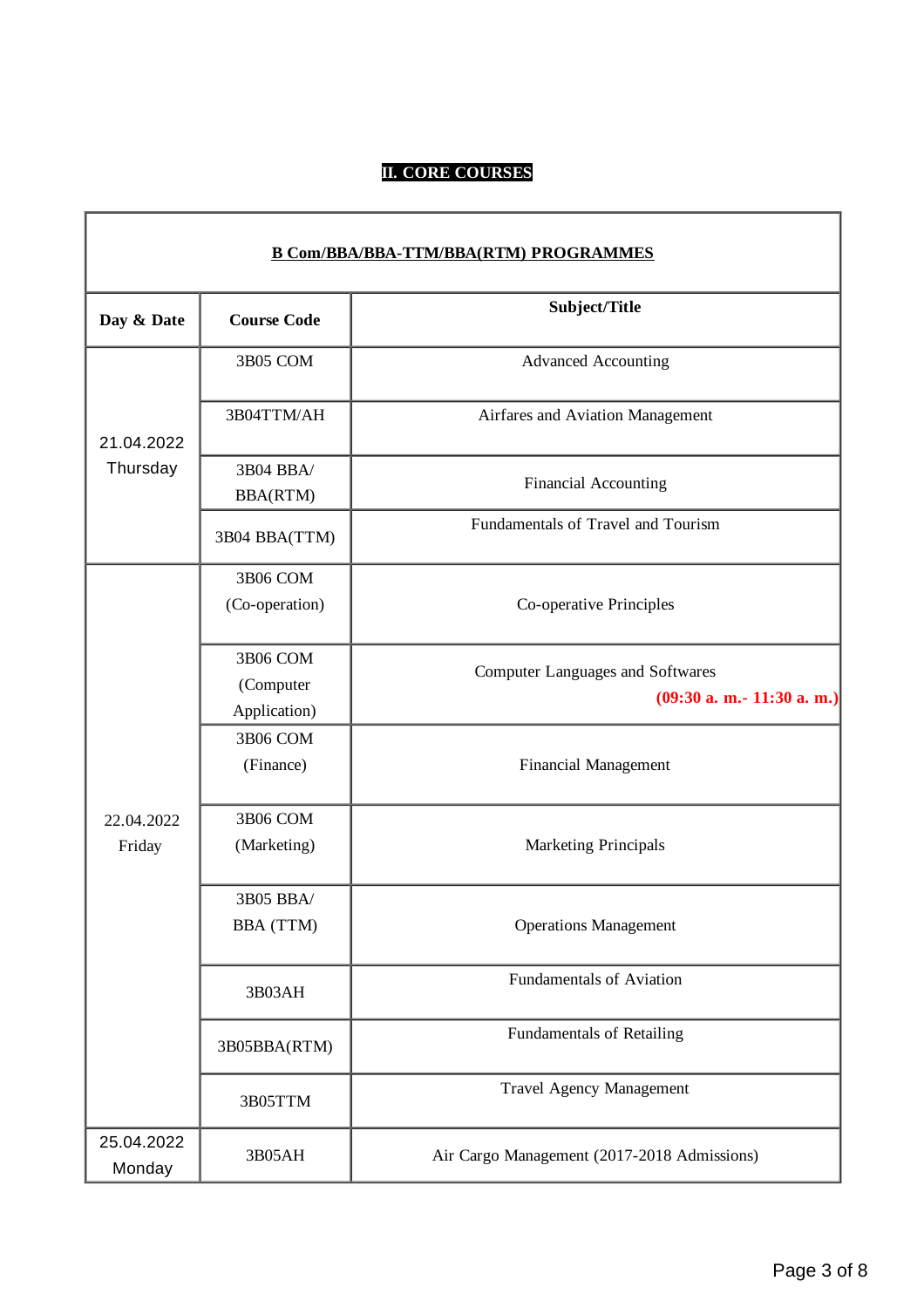| <b>B. Sc. / BCA PROGRAMMES</b> |                         |                                                                |
|--------------------------------|-------------------------|----------------------------------------------------------------|
| Day & Date                     | Code                    | Subject/Title                                                  |
|                                | 3B03 AH                 | Tourism Principles and Practice (2015& 2016 admissions only)   |
|                                | 3B03 BCH                | <b>Biomolecules</b>                                            |
|                                | 3B03 BIF                | Programming Concepts and C Language                            |
|                                | 3B03 BOT/<br><b>PLS</b> | Phycology, Mycology and Lichenology                            |
|                                | 3B03 BTC                | Immunology                                                     |
|                                | 3B04 CHE                | Organic Chemistry I                                            |
|                                | 3B04 CSC                | Data Structure                                                 |
| 21.04.2022                     | 3B03 ELE/EC             | Analog Circuits and Systems                                    |
| Thursday                       | 3B03 FOR                | Principles of Silviculture and Silvicultural Systems           |
|                                | 3B04 GRY                | Oceanography                                                   |
|                                | 3B03 GEO                | Crystallography                                                |
|                                | 3B04 HSC                | <b>Interior Decoration</b>                                     |
|                                | 3B03 MAT                | Elements of Mathematics I (2015-2016 admissions)               |
|                                |                         | Elements of Mathematics I (2017-2018 admissions)               |
|                                | 3B03 MCB                | Microbial Physiology                                           |
|                                | <b>3B03 PHY</b>         | <b>Allied Physics</b>                                          |
|                                | <b>3B05 PSY</b>         | <b>Cognitive Process</b>                                       |
|                                | 3B03 STA                | <b>Probability Distributions</b>                               |
|                                | 3B03 ZLG                | Chordata I                                                     |
|                                | <b>3B06 BCA</b>         | <b>Computer Organization</b>                                   |
|                                | 3B04 BTC                | Plant Physiology                                               |
| 22.04.2022<br>Friday           | 3B04 FOR                | Agroforestry, Plantation Forestry and Social Forestry          |
|                                | 3B07 BCA                | Introduction to Microprocessors                                |
|                                | 3B04 AH                 | Fundamentals of Travel and Tourism (2015& 2016 admission only) |
| 25.04.2022<br>Monday           | 3B05 AH                 | Tourism Marketing (2015& 2016 admissions only)                 |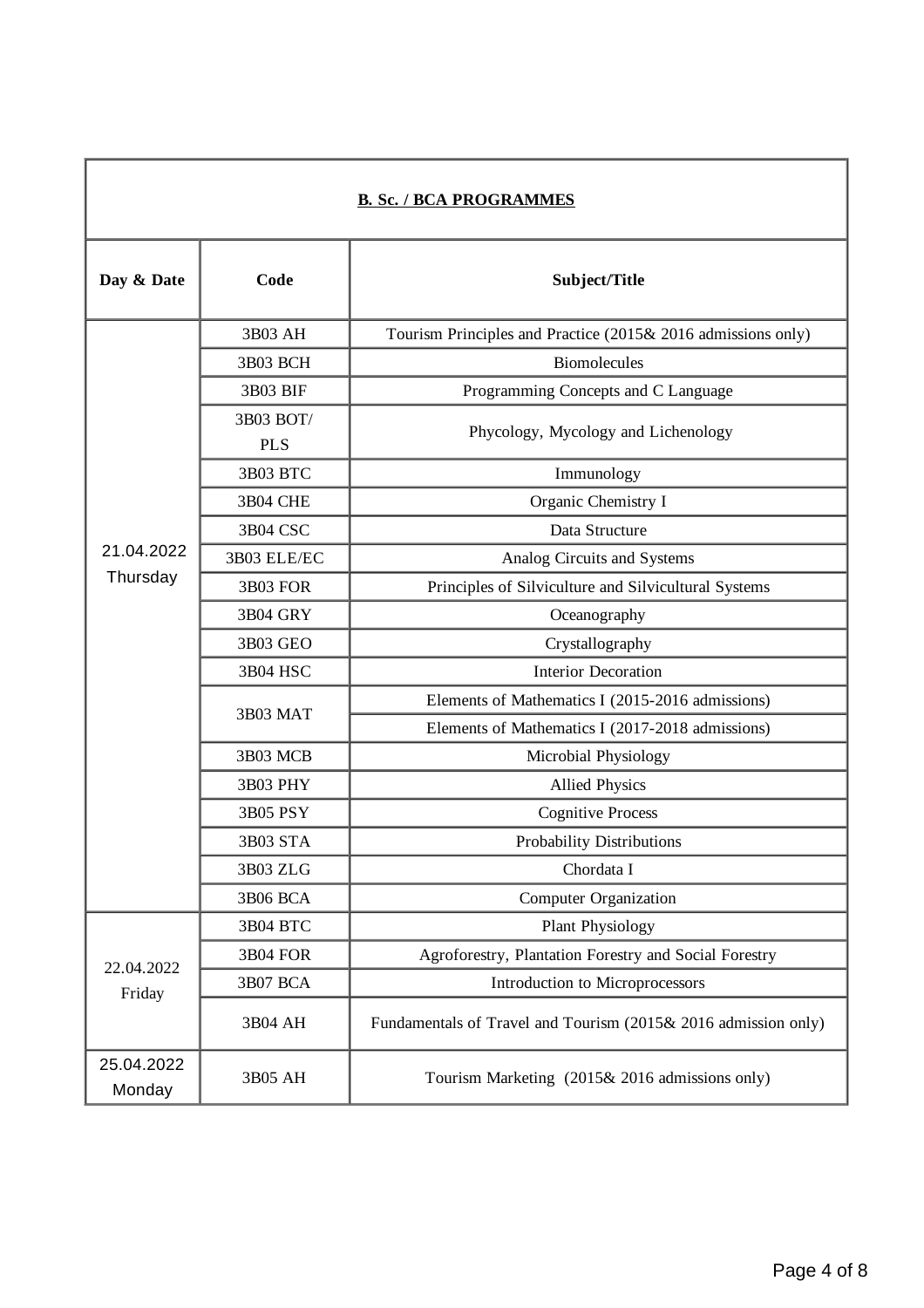| <b>BA/BSW/BTTM/BA AFSAL-UL-ULAMA</b> |                 |                                                     |
|--------------------------------------|-----------------|-----------------------------------------------------|
| Day & Date                           | Code            | Subject/Title                                       |
|                                      | 3B03MUS         | Theory of Music I                                   |
|                                      | 3B03ARB         | <b>Classical Arabic Prose</b>                       |
|                                      | 3B03ECO         | Macro Economic Analysis I                           |
|                                      | <b>3B03 ENG</b> | Linguistics                                         |
|                                      | 3B03FNG         | Introduction to English Literature                  |
| 21.04.2022                           | 3B03FHI         | Upyogi Hindi Vyakaran                               |
| Thursday                             | 3B03 HIN        | Vyakaran                                            |
|                                      | 3B03HIS         | Methodology and Perspectives of Social Science      |
|                                      | 3B03ISH         | Islamic Science and Culture                         |
|                                      | 3B03 KAN        | Medieval Literature I                               |
|                                      | 3B03MAL         | Cherukadhasahithyam (2015-2016 admissions)          |
|                                      |                 | Cherukadhasahithyam (2017-2018 admissions)          |
|                                      | 3B03PHI         | Symbolic Logic and Informatics                      |
|                                      | 3B03POL         | Ancient and Medieval Political Thought              |
|                                      | 3B03SKT         | Natakam                                             |
|                                      | 3B04TTM/AH      | Airfares and Aviation Management                    |
|                                      | 3B03AUA         | Methodology in Arabic Language and Literature       |
|                                      | 3B04ARB         | History of Arabic Literature Part I                 |
|                                      | 3B04ECO         | <b>International Economics</b>                      |
|                                      | 3B04ENG         | English in the Internet Era                         |
| 22.04.2022                           | 3B04FNG         | <b>Fundamental Writing Skills</b>                   |
| Friday                               | 3B04FHI         | Hindi Sahitya Ka Ithihas (Riti Kal Tak)             |
|                                      | 3B04HIN         | Hindi Sahitya Ka Itihas (Gadhya)                    |
|                                      | 3B04HIS         | <b>Culture in Transition</b>                        |
|                                      | 3B04ISH         | History of Abbasids                                 |
|                                      | 3B04KAN         | Prosody                                             |
|                                      | 3B04MAL         | Malayala Sahithya Vimarsanam (2015-2016 admissions) |
|                                      |                 | Malayala Sahithya Vimarsanam (2017-2018 admissions) |
|                                      | 3B04PHI         | Classical Western Philosophy                        |
|                                      | 3B04POL         | <b>Indian Constitution and Government</b>           |
|                                      | 3B04SKT         | General Informatics (2015-2016 admissions)          |
|                                      |                 | Khanda Kavya (2017-2018 admissions)                 |
|                                      | 3B03BHA         | Basic Terminology of Bharatanatyam                  |
|                                      | 3B04BSW         | Social Welfare Administration                       |
|                                      | 3B05TTM         | <b>Travel Agency Management</b>                     |
|                                      | 3B04AUA         | Rhetoric and Prosody                                |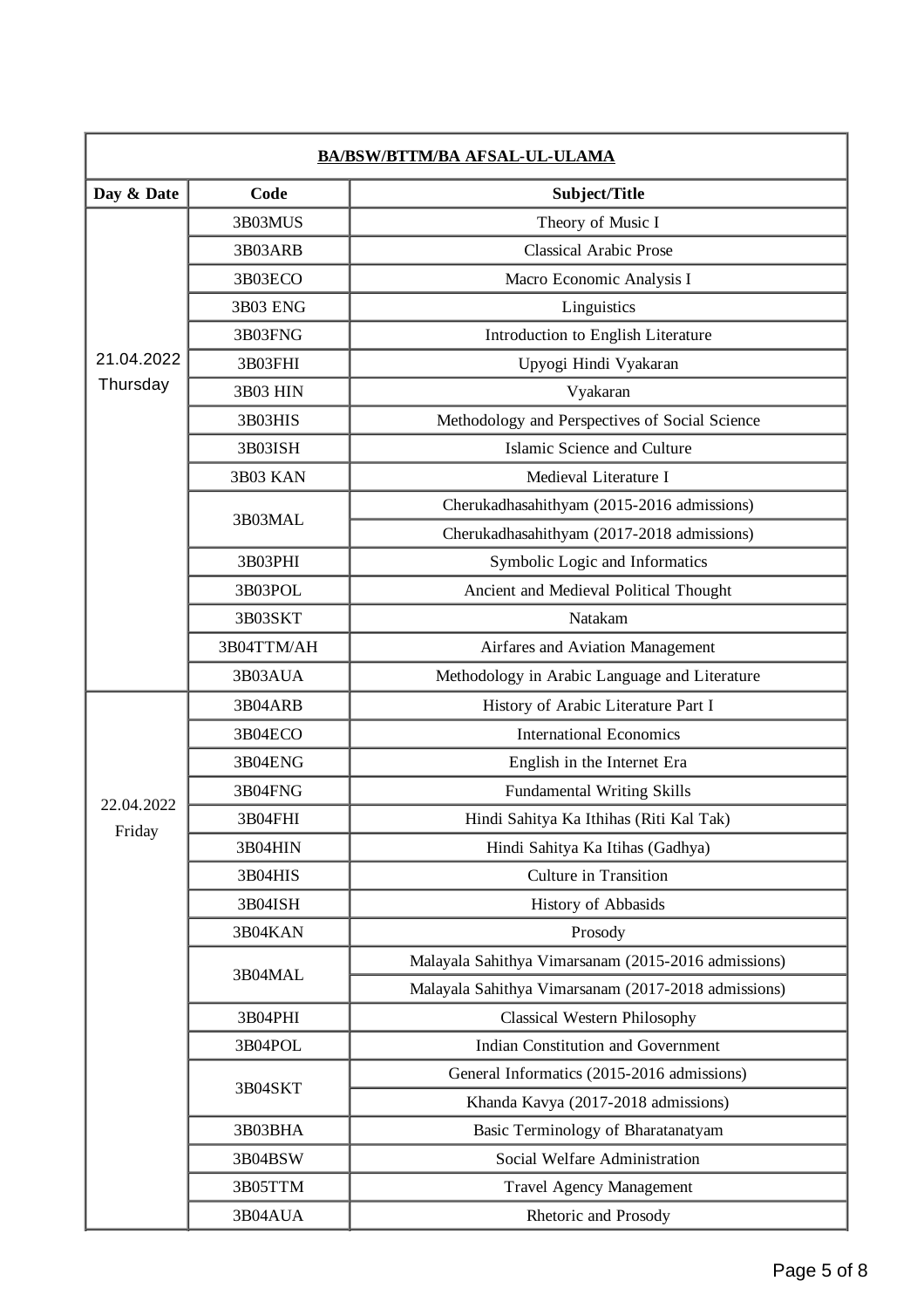| 25.04.2022<br>Monday | 3B19ARB  | Arabic Grammar and Rhetoric   |
|----------------------|----------|-------------------------------|
|                      | 3B03URD. | Ghazal (2015-2016 admissions) |
|                      |          | Ghazal (2017-2018 admissions) |

## **III. COMPLEMENTARY COURSES**

| <b>B Com/ BBA/BBA-TTM/BBA(RTM)/BBA AH PROGRAMME</b> |                    |                                       |  |
|-----------------------------------------------------|--------------------|---------------------------------------|--|
| Day & Date                                          | <b>Course Code</b> | Subject/Title                         |  |
|                                                     | 3C03 COM           | <b>Basics of Research Methodology</b> |  |
| 26.04.2022                                          | $3C04$ BBA/        |                                       |  |
| Tuesday                                             | BBA(TTM)/          | <b>Legal Aspects of Business</b>      |  |
|                                                     | <b>BBA(RTM)</b>    |                                       |  |
|                                                     | 3C04 COM           | <b>Business Regulatory Framework</b>  |  |
| 27.04.2022                                          | 3C <sub>03AH</sub> | <b>Business Informatics</b>           |  |
| Wednesday                                           | 3C03TTM            | Cultural Heritage of Kerala           |  |
|                                                     | 3C11HIS            | Cultural Heritage of Kerala           |  |

| <b>B SC/BCA PROGRAMMES</b> |              |                                                                   |  |
|----------------------------|--------------|-------------------------------------------------------------------|--|
| Day & Date                 | Code         | Subject/Title                                                     |  |
|                            | 3C03 BCH     | <b>Biochemistry III</b>                                           |  |
|                            |              | (for Biotechnology & Microbiology)                                |  |
|                            |              | Angiosperms, Morphology, Systematics, Utility, Plant Breeding and |  |
|                            | 3C03 BOT/PLS | Plant Pathology                                                   |  |
|                            |              | (for Forestry & Zoology)                                          |  |
| 25.04.2022                 | 3C03 MAT-PH  | Mathematics for Physics & Electronics III                         |  |
| Monday                     | 3C03 MAT-ST  | Mathematics for Statistics III                                    |  |
|                            | 3C03 MAT-CS  | Mathematics for Computer Science III                              |  |
|                            | 3C03 ZLG     | <b>Agricultural and Forest Entomology</b>                         |  |
|                            |              | (for Botany, Home Science, Microbiology & Plant Science)          |  |
|                            | 3C03 PLY     | Human Physiology I                                                |  |
|                            |              | (Microbiology)                                                    |  |
|                            | 3C03 BGT     | Preparation of Biological Specimens                               |  |
|                            |              | (for Zoology)                                                     |  |
|                            | 3C03 GEO     | Geology III                                                       |  |
|                            |              | (for Geography)                                                   |  |
|                            | 3C03 PSY     | Neurobiological Perspectives of Behaviour                         |  |
|                            | 3C03 MAT-BCA | Mathematics for BCA III                                           |  |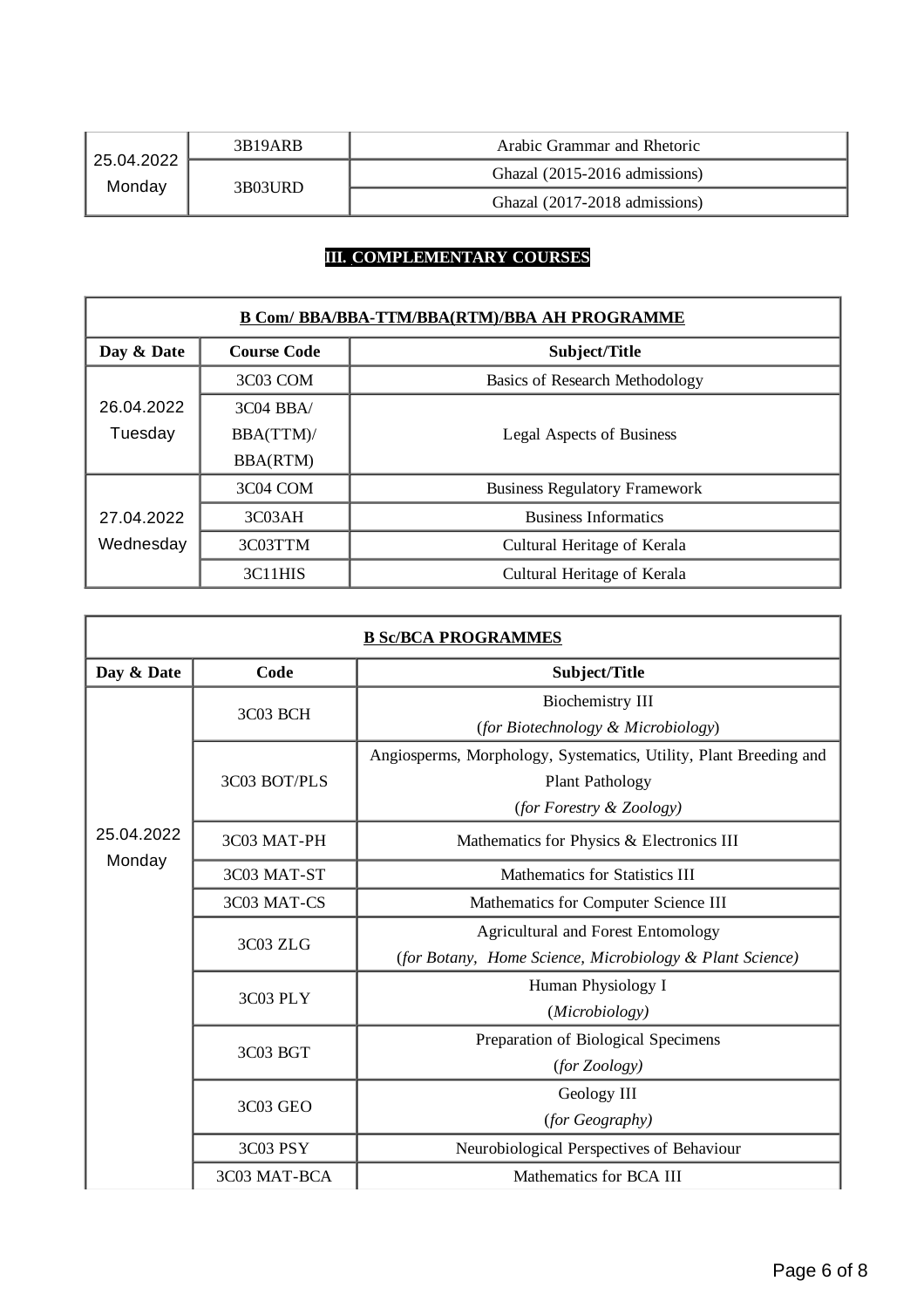|                       |                   | Plant Biotechnology                                                  |
|-----------------------|-------------------|----------------------------------------------------------------------|
|                       | 3C03 BTC          | (for Biochemistry & Microbiology)                                    |
|                       |                   | Optics and Photonics                                                 |
|                       | 3C03 PHY          | (for Bioinformatics, Chemistry, Computer Science, Electronics,       |
| 26.04.2022<br>Tuesday |                   | Geology, Mathematics & Polymer Chemistry)                            |
|                       |                   | Database Management System                                           |
|                       | <b>3C03 CSC</b>   | (for Chemistry, Electronics, Mathematics, Physics, Polymer Chemistry |
|                       |                   | & Statistics)                                                        |
|                       | 3C03AH            | <b>Computer Application</b>                                          |
|                       |                   |                                                                      |
|                       |                   | <b>Communication System</b>                                          |
|                       | 3C03 ELE          | (for Computer Science & Physics)                                     |
|                       | 3C03 STA          | Probability and Distribution Theory                                  |
|                       | (G&P)             | (for Geography & Psychology)                                         |
|                       |                   | Mathematics for Chemistry III                                        |
|                       | 3C03 MAT-CH       | (for Chemistry & Polymer Chemistry)                                  |
|                       |                   |                                                                      |
|                       | 3C03 STA          | <b>Standard Probability Distribution</b>                             |
|                       | (Mathematics &    | (for Mathematics & Computer Science)                                 |
|                       | Computer Science) |                                                                      |
|                       |                   | Applied Microbiology I                                               |
| 27.04.2022            | 3C03 MCB          | (for Biochemistry & Biotechnology)                                   |
| Wednesday             |                   |                                                                      |
|                       | 3C03 BIF          | <b>Sequence Analysis</b>                                             |
|                       |                   |                                                                      |
|                       |                   | <b>Chemistry for Biological Sciences</b>                             |
|                       | 3C03CHE (BS)      |                                                                      |
|                       | 3C03 CHE (PS)     |                                                                      |
|                       |                   | Chemistry for Physical Sciences                                      |
|                       |                   |                                                                      |